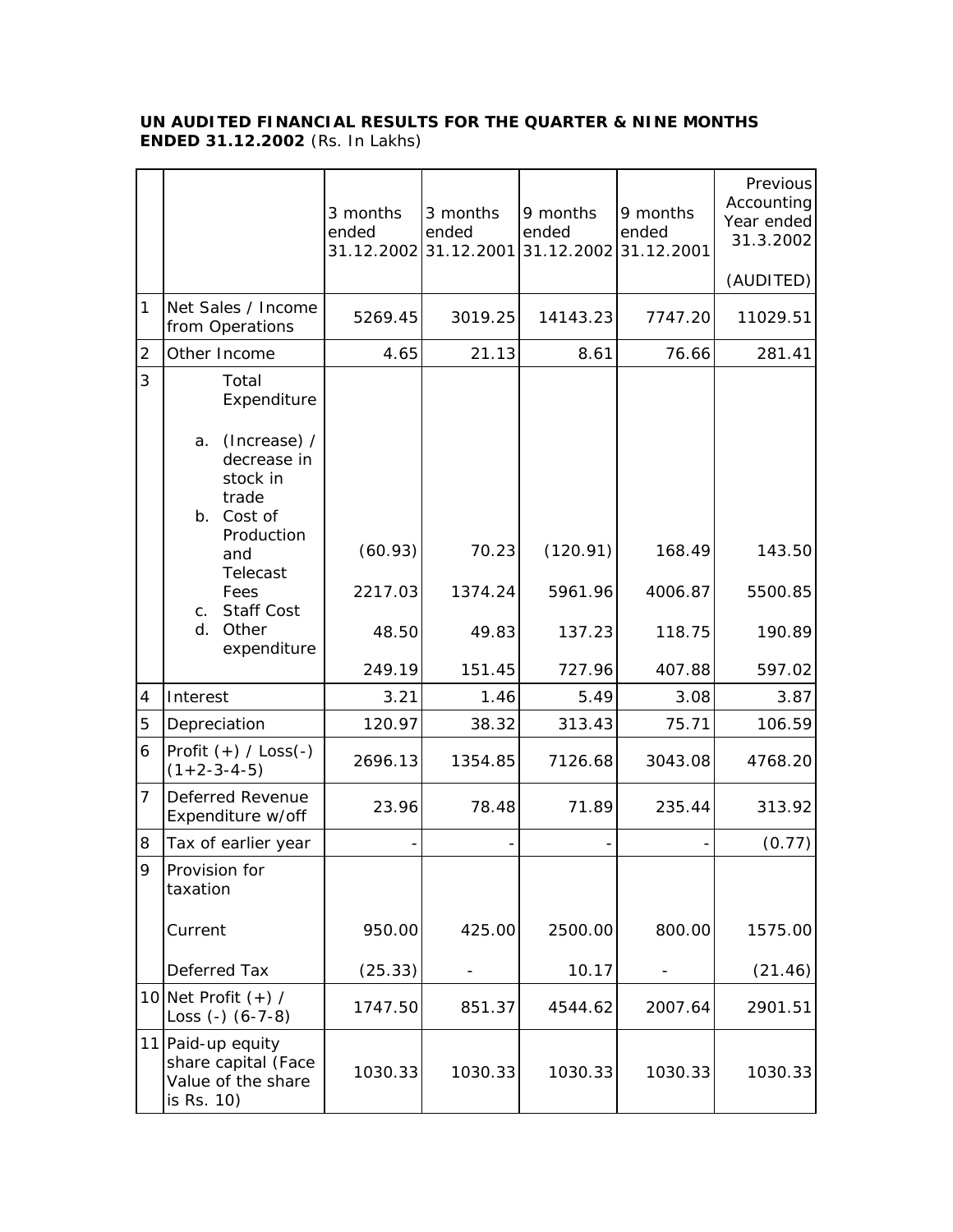| 12 Reserves excluding<br>revaluation<br>reserves                                                   |          |          |          |          | 5585.09 |
|----------------------------------------------------------------------------------------------------|----------|----------|----------|----------|---------|
| 13 EPS for the period,<br>for the year to date<br>and for the<br>previous year (not<br>annualized) | 3.39     | 1.65     | 8.82     | 3.90     | 5.63    |
| 14 Aggregate of Non-<br>promoter<br>Shareholding:<br>(Refer Note 2)                                |          |          |          |          |         |
| - Number of shares                                                                                 | 21746000 | 16518950 | 21746000 | 16518950 | 1653250 |
| - Percentage of<br>Shareholding                                                                    | 42.21    | 32.07    | 42.21    | 32.07    | 32.09   |

## **Segment wise Revenue, Results and Capital Employed** (Rs. In Lakhs)

| Particulars |                                                 |                   | 3 months ended 31.12.2002 9 months ended 31.12.2002 |  |
|-------------|-------------------------------------------------|-------------------|-----------------------------------------------------|--|
|             | 1 Segment Revenue<br>a. Commissioned            |                   |                                                     |  |
|             | Programs<br>b. Sponsored<br>Programs            | 4330.49<br>938.96 | 12161.31<br>1981.92                                 |  |
|             | Total                                           | 5269.45           | 14143.23                                            |  |
|             | Less: Inter segment<br>revenue                  |                   |                                                     |  |
|             | Total Net Sales /<br>Income from<br>Operations  | 5269.45           | 14143.23                                            |  |
|             | 2 Segment Results                               |                   |                                                     |  |
|             | Profit / (Loss) before<br>tax and interest from | 2551.38           | 7401.14                                             |  |
|             | each segments                                   | 561.97            | 900.53                                              |  |
|             | Commissioned<br>a.<br>Programs                  | 3113.35           | 8302.18                                             |  |
|             | b. Sponsored<br>Programs                        | 4.65              | 8.61                                                |  |
|             | Total                                           | 3118.00           | 8310.79                                             |  |